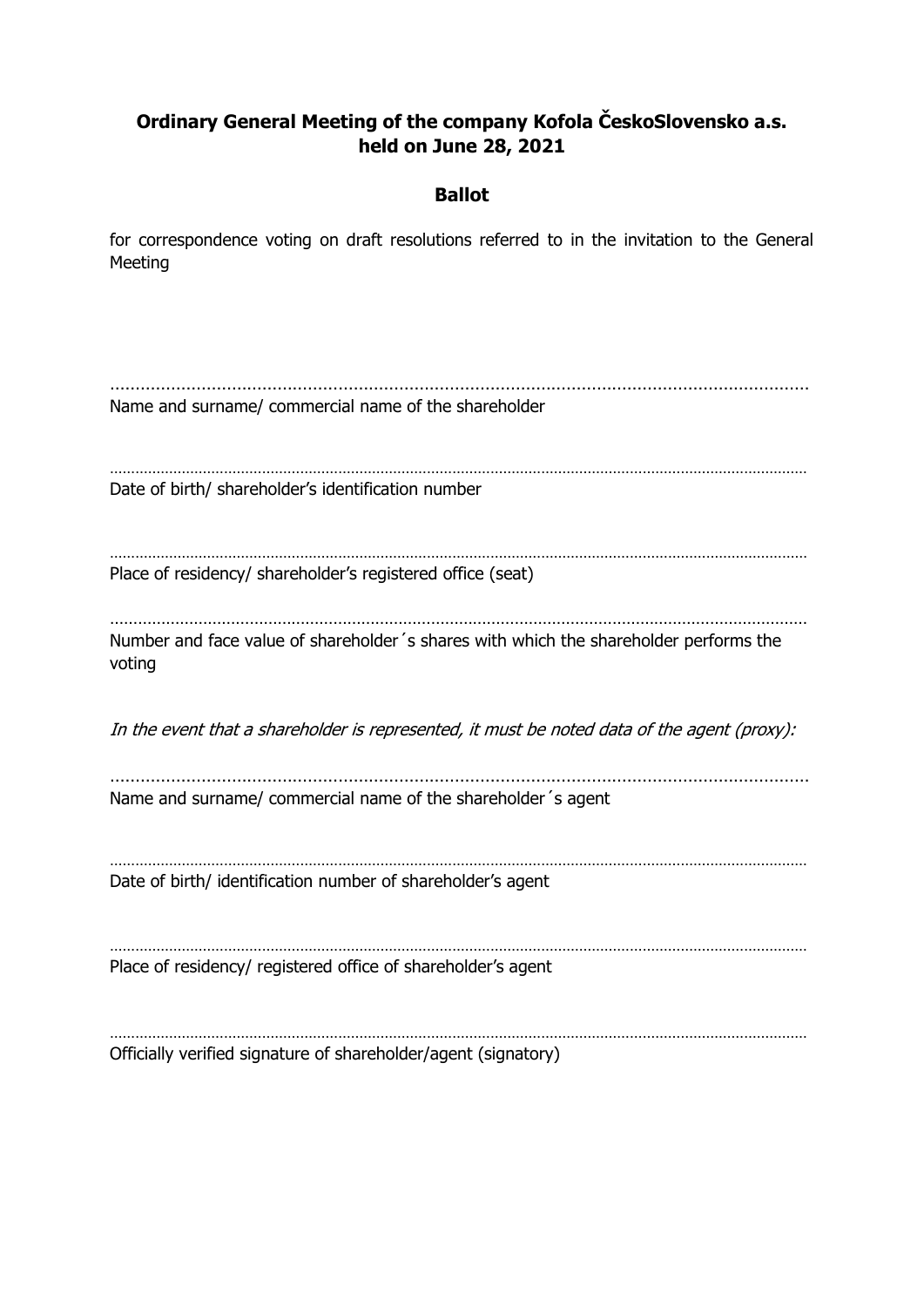## **Ordinary general meeting of the company Kofola ČeskoSlovensko a.s. held on June 28, 2021**

### **Ballot**

for correspondence voting on draft resolutions referred to in the invitation to the General Meeting

# **Resolution of the item no. 2: Decision on the amendment of the Articles of Association of the Company Draft resolution:** "The General Meeting of the Company has made the following decision on the amendment of the Articles of Association of the Company: Article 16 (16.3) of the Articles of Association of the Company is amended as follows: "The Supervisory Board has five (5) members who are elected and dismissed by the General Meeting." Article 9 (9.7) of the Articles of Association of the Company is amended as follows with effect from January 1, 2022: "The decisive date to exercise the right to share in Kofola's profit and other own resources corresponds to the  $7<sup>th</sup>$  business day after the day of the General Meeting which took a decision on the distribution of profit and/or other own resources." In Article 11 of the Articles of Association, the following paragraphs 11.11 to 11.13 are inserted:  $11.11$  Any decisions within the competence of the General Meeting except decisions on the amendment of the Articles of Association can also be adopted outside the General Meeting (remotely). The conditions of remote vote will be defined by the Board of Directors and must be specified in the draft resolution. A person authorized to convene the General Meeting will deliver the draft resolution to all Kofola shareholders by publishing the draft resolution in the Commercial Bulletin as well as on Kofola's website. The draft resolution is considered as delivered to all Kofola shareholders on the day it is published under the previous sentence. The shareholders can deliver their votes on the draft resolution within a period of at least 15 days after the day of delivery of the draft resolution. If a shareholder does not vote on the draft resolution they are considered to be opposed to the draft resolution. **FOR AGAINST ABSTAIN**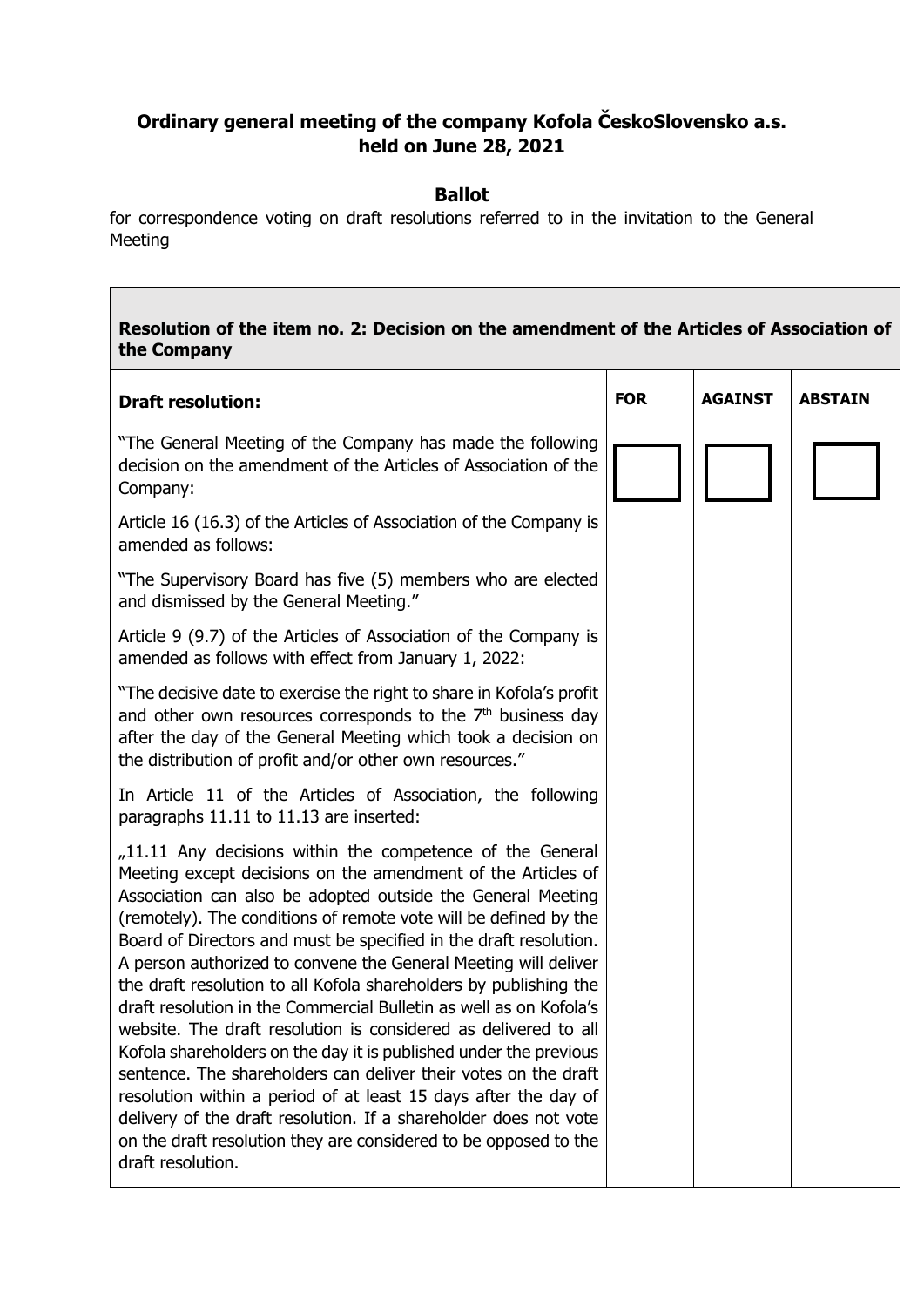| 11.12 The person authorized to convene the General Meeting<br>will make sure that Kofola publishes an announcement of remote<br>vote, the information that shareholders can read the draft<br>resolution and where to find it, the materials related to the draft<br>resolution, and the conditions of remote vote as well as<br>information on how to vote in favour of the draft resolution on<br>Kofola's website at least 10 days before the day the draft<br>resolution is delivered.                                                                                                                       |  |  |
|------------------------------------------------------------------------------------------------------------------------------------------------------------------------------------------------------------------------------------------------------------------------------------------------------------------------------------------------------------------------------------------------------------------------------------------------------------------------------------------------------------------------------------------------------------------------------------------------------------------|--|--|
| 11.13 The $7th$ day before the day the draft resolution is delivered<br>to all shareholders is considered as the decisive date for the<br>remote vote."                                                                                                                                                                                                                                                                                                                                                                                                                                                          |  |  |
| In Article 11 of the Articles of Association, the following new<br>paragraph 11.14 taking effect on January 1, 2022 is inserted :                                                                                                                                                                                                                                                                                                                                                                                                                                                                                |  |  |
| $11.14$ The 7 <sup>th</sup> business day after the day of adoption of a<br>remote General Meeting resolution on the distribution of profit<br>and/or other own resources is considered as the decisive date<br>to exercise the right to share in Kofola's profit and other own<br>resources. The General Meeting decision to approve the<br>distribution of profit and/or other own resources will be<br>announced on Kofola's website. This is without prejudice to the<br>announcement of a decision adopted remotely to shareholders<br>within the meaning of Section 420 (1) of the Czech Companies<br>Act." |  |  |

### **Resolution of the item no. 3: Acknowledgment of the resignation of a Supervisory Board member and election of new Company Supervisory Board members**

| Draft resolution (1):                                                                                                                                                                                                                                                                                       | <b>FOR</b> | <b>AGAINST</b> | <b>ABSTAIN</b> |
|-------------------------------------------------------------------------------------------------------------------------------------------------------------------------------------------------------------------------------------------------------------------------------------------------------------|------------|----------------|----------------|
| "The General Meeting of the Company has discussed the notice"<br>of resignation of Petr Pravda, date of birth: January 14, 1961,<br>address: Kotršova 185/9, Jaktař, 747 07 Opava, as member of<br>the Company's Supervisory Board and has acknowledged that<br>his membership would end on June 28, 2021." |            |                |                |
|                                                                                                                                                                                                                                                                                                             |            |                |                |
| Draft resolution (2):                                                                                                                                                                                                                                                                                       | <b>FOR</b> | <b>AGAINST</b> | <b>ABSTAIN</b> |
| "The General Meeting has appointed                                                                                                                                                                                                                                                                          |            |                |                |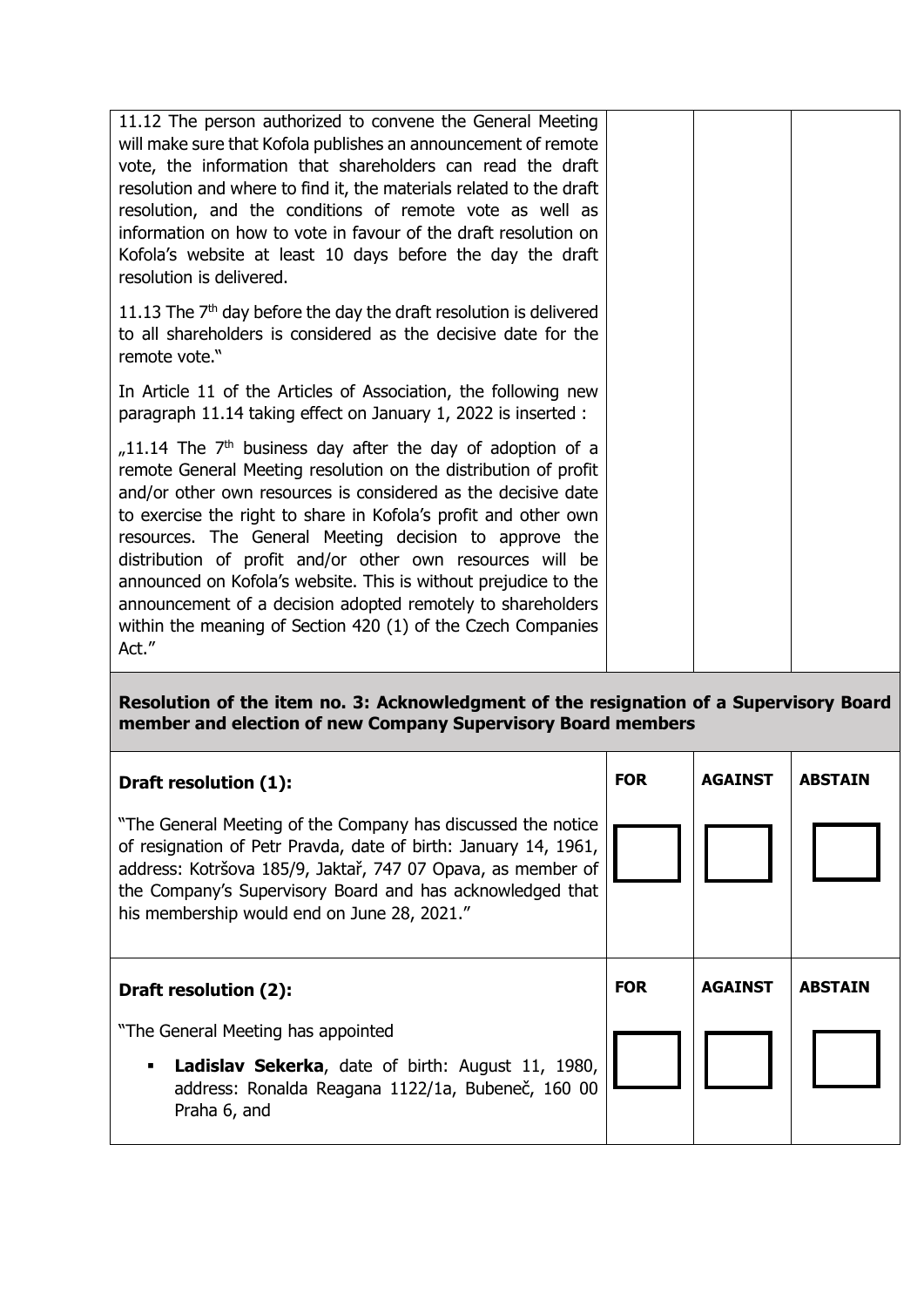| Alexandros Samaras, date of birth: December 22,<br>1969, address: Alexandrou Papanastasiou 7, 551 32<br>Kalamaria, Thessaloniki, Greece. |  |  |  |  |
|------------------------------------------------------------------------------------------------------------------------------------------|--|--|--|--|
| as members of the Company's Supervisory Board."                                                                                          |  |  |  |  |
| Resolution of the item no. 6: Approval of the Company's financial statements for 2020 and                                                |  |  |  |  |

**the consolidated financial statements of Kofola ČeskoSlovensko for 2020**

| Draft resolution (1):                                                                                     | <b>FOR</b> | <b>AGAINST</b> | <b>ABSTAIN</b> |
|-----------------------------------------------------------------------------------------------------------|------------|----------------|----------------|
| "The General Meeting approves the annual financial statements<br>of the Company as of December 31, 2020." |            |                |                |
| Draft resolution (2):                                                                                     | <b>FOR</b> | <b>AGAINST</b> | <b>ABSTAIN</b> |
| "The General Meeting approves the consolidated financial                                                  |            |                |                |

# **Resolution of the item no. 7: Approval of the Report on Remuneration for 2020**

| <b>Draft resolution:</b>                                                                                                                               | <b>FOR</b> | <b>AGAINST</b> | <b>ABSTAIN</b> |
|--------------------------------------------------------------------------------------------------------------------------------------------------------|------------|----------------|----------------|
| "The General Meeting of the Company approves the Report on<br>Remuneration for 2020 as it was submitted to it by the<br>Company's Board of Directors." |            |                |                |

## **Resolution of the item no. 8: Approval of the amendment to the Policy of remuneration of Company body members**

| <b>Draft resolution:</b>                                                                                                                                                                                        | <b>FOR</b> | <b>AGAINST</b> | <b>ABSTAIN</b> |
|-----------------------------------------------------------------------------------------------------------------------------------------------------------------------------------------------------------------|------------|----------------|----------------|
| "The General Meeting of the Company approves the full text of<br>the Board of Directors and Supervisory Board Members<br>Remuneration Policy as it was submitted to it by the Company's<br>Board of Directors." |            |                |                |